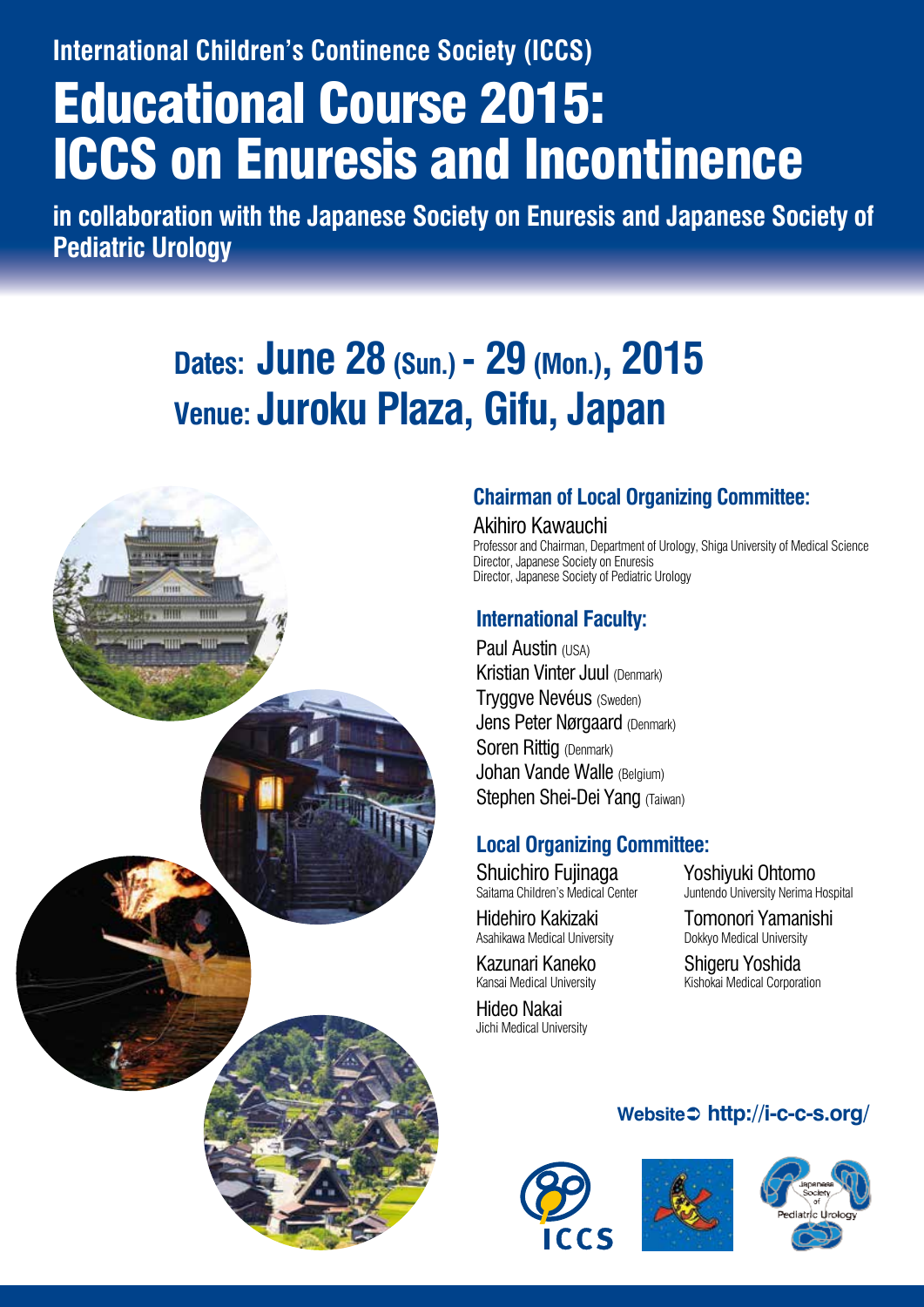# Invitation to attend

Dear friends and colleagues,

It is a great pleasure to invite you to attend the International Children's Continence Society (ICCS) Educational Course to be held at the Juroku Plaza in Gifu, Japan from June 28 to 29, 2015.

It is the first ICCS Educational Course held in Japan. International and Japanese experts will showcase the latest concepts and researches on enuresis and incontinence, and help expanding our knowledge in the fields.

Gifu is about 20 minutes by train from Nagoya, and the Juroku Plaza is adjacent to the Gifu station.

I welcome your participation and wish fruitful discussions.

Akihiro Kawauchi Chairman, ICCS Educational Course 2015 Department of Urology, Shiga University of Medical Science

# General Information

## **Language**

English is official language. Japanese interpretation is available in all sessions.

## **Registration fee**

10,000JPY \*On-site Registration only. We accept cash (Japanese yen) only.

## **Get-together meeting**

June 28, 2015 18:00 at La Rose Provence, 1F, Juroku Plaza

## **Venue**



#### **Juroku Plaza**

1-10-11 Hashimoto-cho, Gifu, Gifu, 500-8856, Japan Tel: +81- 58-262-0150

#### **Access**

JR Gifu Station 2mins. on foot Meitetsu Gifu Station 7mins. on foot Central Japan International Airport about 25mins. by Meitetsu train to Kanayama station, then about 30 mins. by JR train to JR Gifu station

## **Contact**

Educational Course 2015: ICCS on Enuresis and Incontinence Administration Office: Heart Organization Co., Ltd. 1-1-5 2E, Maedaminami-machi, Toyohashi, Aichi 440-0851, Japan

TEL: +81-532-57-1276 FAX: +81-532-52-2883 E-mail: iccs-es2015@heartorg.gr.jp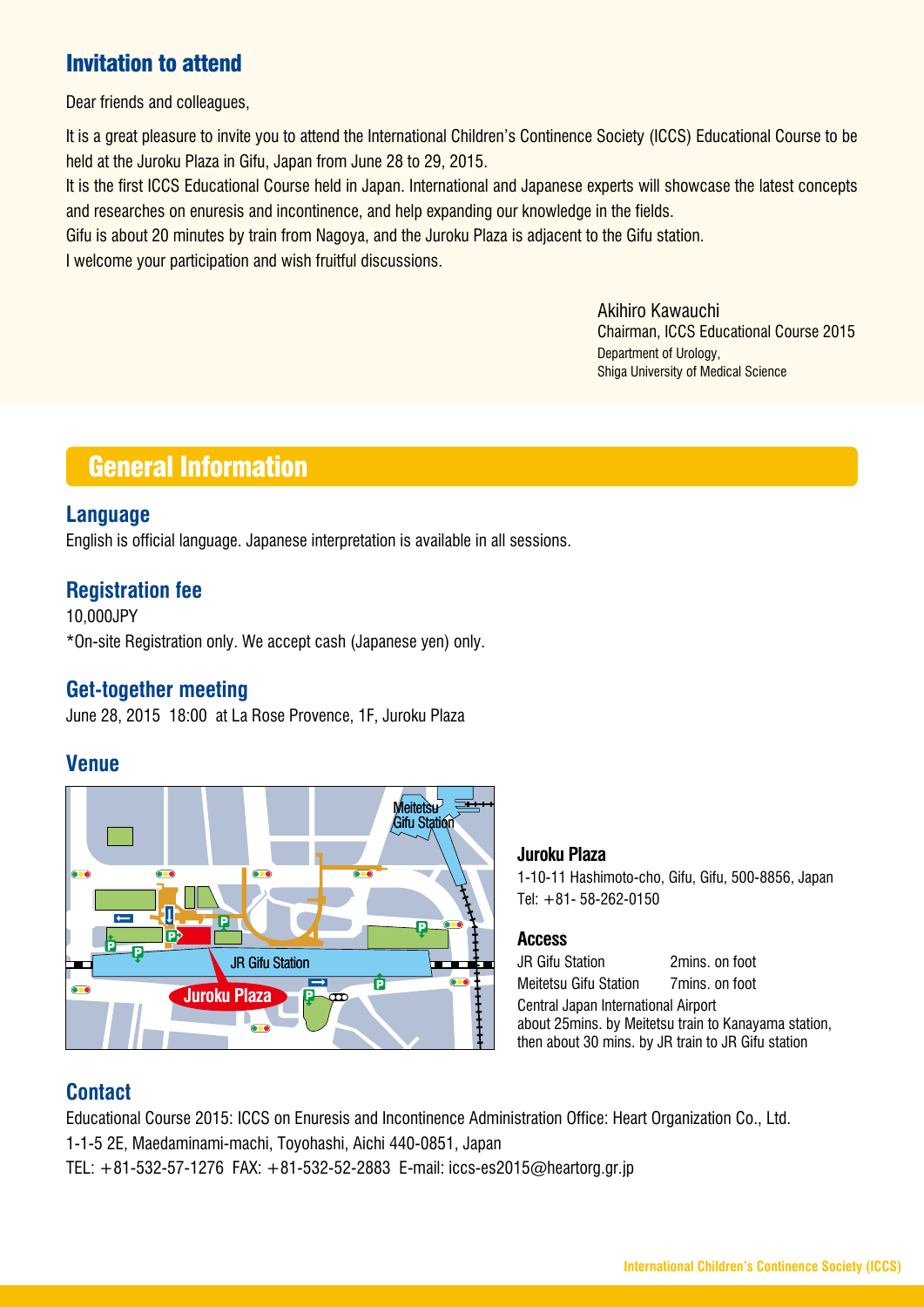# Program

# Day-1 Sunday, June 28

#### 9:00 **Opening remarks**

 *Chair:* Yoshiyuki Ohtomo (Juntendo University Nerima Hospital, Japan)

9:05 **Pathophysiology overview:** Tryggve Nevéus (Uppsala University Children's Hospital, Sweden)

#### 9:20 **Recent findings on pathophysiology of nocturnal enuresis 1**

Sleep: Johan Vande Walle (University Hospital Ghent, Belgium) The relationship of Obstructive Sleep Apnea and Enuresis: Johan Vande Walle (University Hospital Ghent, Belgium) Genetics and Enuresis: Soren Rittig (Skejby Sygehus, Aarhus University Hospital, Denmark)

#### 10:20 **Coffee break**

 *Chair:* Shuichiro Fujinaga (Saitama Children's Medical Center, Japan)

#### 10:40 **Recent findings on pathophysiology of nocturnal enuresis 2**

 Nocturnal polyuria: Soren Rittig (Skejby Sygehus, Aarhus University Hospital, Denmark) Bladder: Akihiro Kawauchi (Shiga University of Medical Science, Japan)

11:20 **Psychological problems:** Yasuyuki Naitoh (Kyoto Prefectural University of Medicine, Japan)

#### 11:45 **Luncheon seminar**

 Jens Peter Nørgaard (Ferring International Pharma Science Centre, Denmark), Kristian Vinter Juul (Global Scientific Affairs Urology, Ferring International Pharma Science Centre, Denmark)

 *Chair:* Kazunari Kaneko (Kansai Medical University, Japan)

- 13:15 **ICCS terminology:** Paul Austin (St. Luis Children's Hospital, Washington University School of Medicine, USA)
- 13:30 **Diagnostic approach to nocturnal enuresis:** Tomonori Yamanishi (Dokkyo Medical University Japan)
- 14:00 **Web based clinical support tool:** Shigeru Yoshida (Kishokai Medical Corporation, Japan)

#### 14:15 **Regional differences in history of and approach to nocturnal enuresis**

Japan: Masuji Hattori (Hyogo College of Medicine),

Taiwan: Stephen Shei-Dei Yang (Taipei Tzu Chi Hospital),

United States: Paul Austin (St. Luis Children's Hospital, Washington University School of Medicine),

European countries: Soren Rittig (Skejby Sygehus, Aarhus University Hospital, Denmark)

#### 15:15 **Coffee break**

 *Chair:* Shigeru Yoshida (Kishokai Medical Corporation, Japan)

15:35 **Treatment strategy of nocturnal enuresis:** Soren Rittig (Skejby Sygehus, Aarhus University Hospital, Denmark)

15:55 **How to use treatment modalities?**

Alarm: Atsuko Hata (The Tazuke Kofukai Medical Research Institute, Japan) Desmopressin: Yoshiyuki Ohtomo (Juntendo University Nerima Hospital, Japan) Other modalities: Johan Vande Walle (University Hospital Ghent, Belgium)

- 17:25 **Combination therapy:** Shuichiro Fujinaga (Saitama Children's Medical Center, Japan)
- 17:50 **Closing remarks of the day**

18:00 **Welcome party**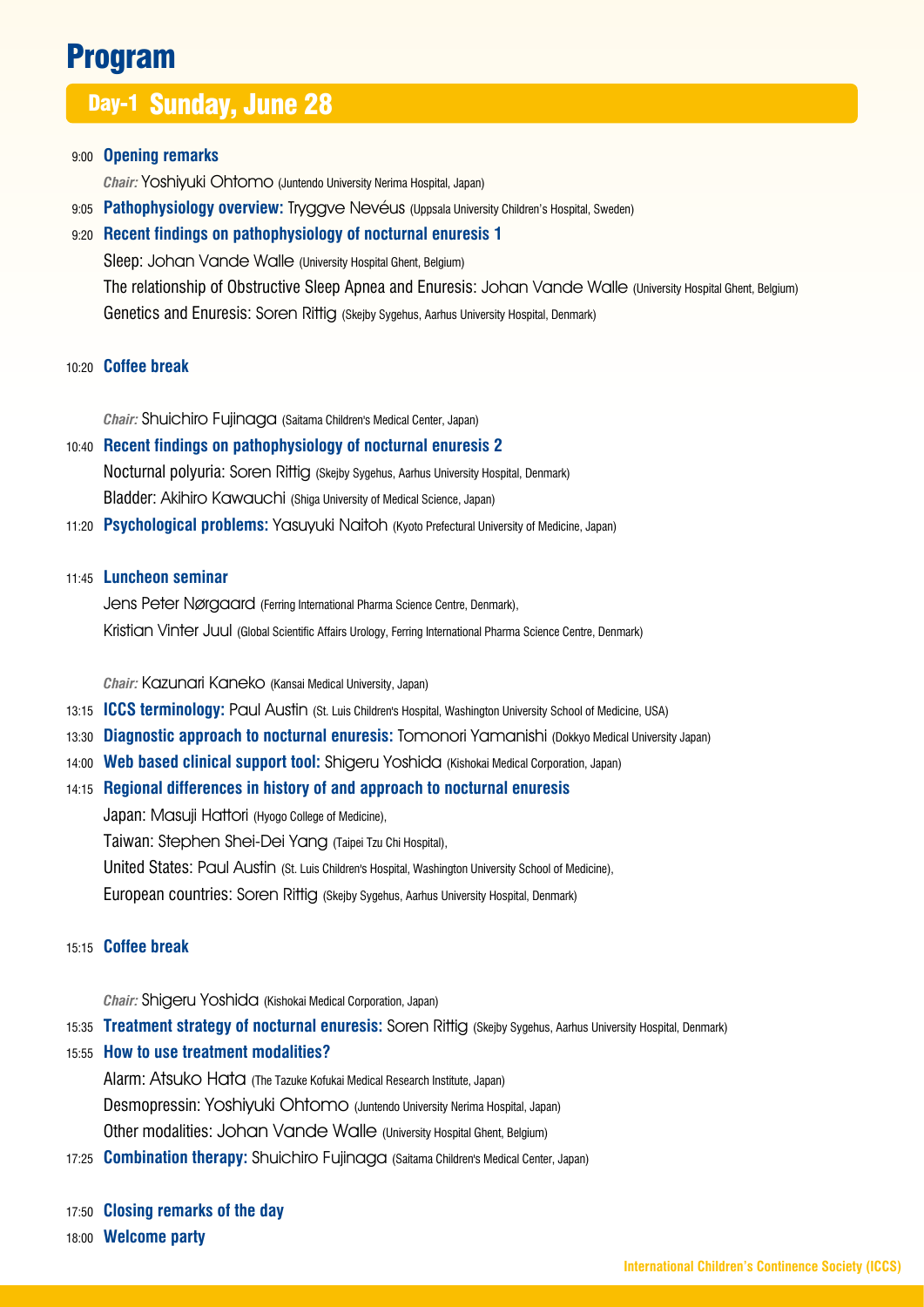# Day-2 Monday, June 29

 *Chair:* Hidehiro Kakizaki (Asahikawa Medical University, Japan)

- 9:00 **NMNE:** Stephen Shei-Dei Yang (Taipei Tzu Chi Hospital, Taiwan)
- 9:20 **Refractory and adult enuresis:** Stephen Shei-Dei Yang (Taipei Tzu Chi Hospital, Taiwan)
- 9:40 **Diagnostic approach to incontinence:** Paul Austin (St. Luis Children's Hospital, Washington University School of Medicine, USA)
- 10:00 **Neurogenic bladder and overactive bladder:** Paul Austin (St. Luis Children's Hospital, Washington University School of Medicine, USA)

#### 10:20 **Coffee break**

 *Chair:* Tomonori Yamanishi (Dokkyo Medical University, Japan)

- 10:40 **Bladder bowel dysfunction:** Shina Kawai (Jichi Children's Medical Center Tochigi, Japan)
- 11:00 **Posterior urethral valve and incontinence:** Hideo Nakai (Jichi Children's Medical Center Tochigi, Japan)
- 11:20 **Dysfunctional voiding:** Hidehiro Kakizaki (Asahikawa Medical University, Japan)

11:45 **Lunch**

 *Chair:* Hideo Nakai (Jichi Children's Medical Center Tochigi, Japan)

- 13:15 **Urotherapy:** Tryggve Nevéus (Uppsala University Children's Hospital, Sweden)
- 13:35 **Nursing care and medical support for incontinence children:** Naoko Kamata (Hyogo Prefectural Kobe Children's Hospital, Japan)
- 13:55 **Emotional and behavioral disorders and enuresis:** Yuko Ishizaki (Kansai Medical University Takii Hospital, Japan)
- 14:15 **Relationship between symptoms in children and adults:** Shunji Akashi (Shintoshin Child Clinic, Japan)
- 14:35 **Case discussion**

16:30 **Closing remarks**